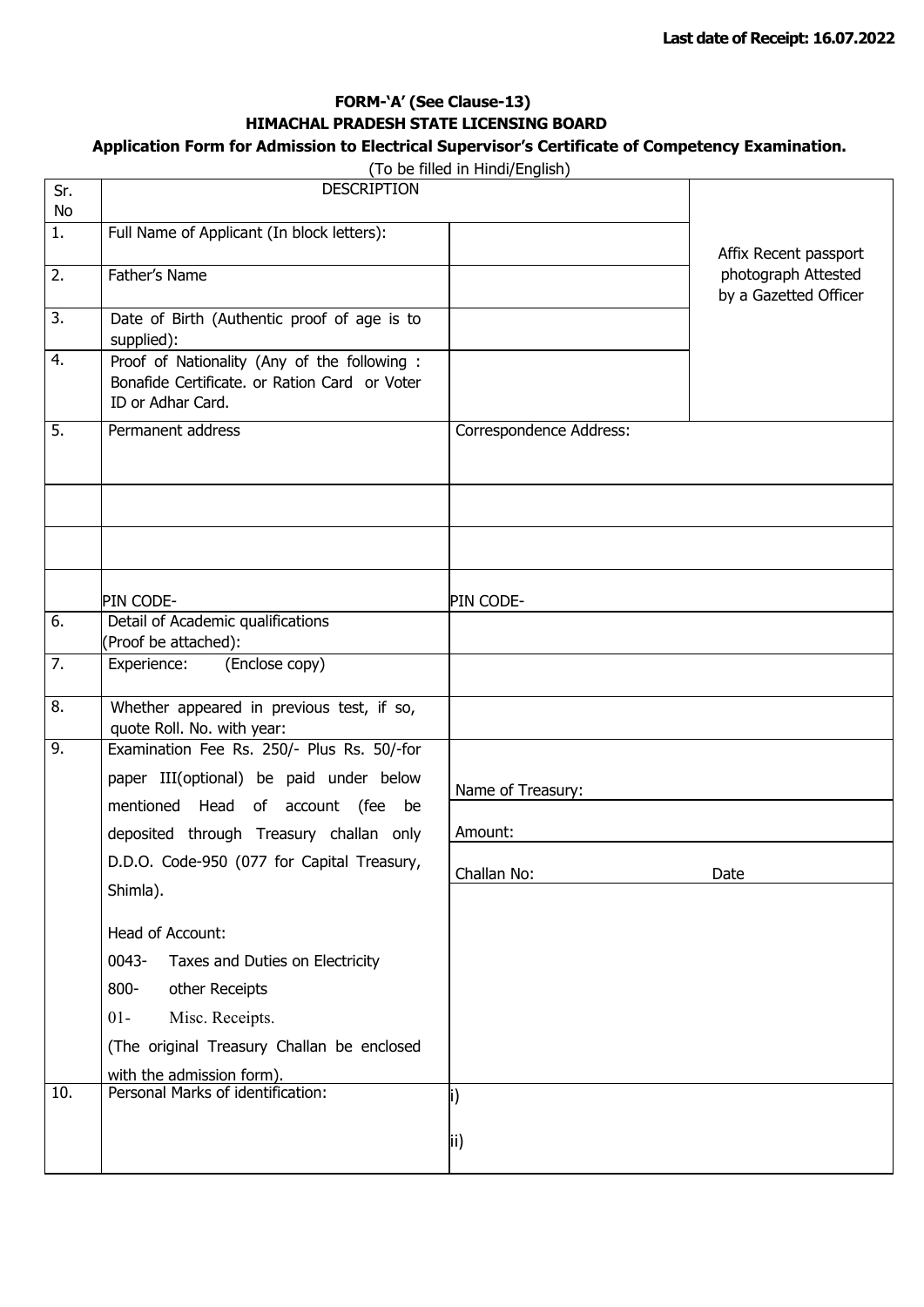| 11.             | State clearly the language in which<br>examination: is to be taken (viz. English,<br>Hindi).                                                                          |  |
|-----------------|-----------------------------------------------------------------------------------------------------------------------------------------------------------------------|--|
| 12 <sup>2</sup> | Five without attested recent<br>copies of<br>photographs of passport size, showing name<br>and parentage of<br>Candidate on the reverse be enclosed with<br>the form. |  |
| 13.             | duly<br>Three<br>specimen<br>signature<br>attested by a gazetted officer be<br>enclosed.                                                                              |  |

I, hereby declare that the particulars stated above are true and correct to the best of my knowledge and belief.

Signed by candidate in my presence Signature of Candidate Signature of Candidate

signature of Gazetted officer with designation & seal or Principal of a Name:\_\_\_\_\_\_\_\_\_\_\_\_\_\_\_\_\_\_\_ recognized Institute with address, seal or name. Phone No. \_\_\_\_\_\_\_\_\_\_\_\_\_\_\_

Dated: